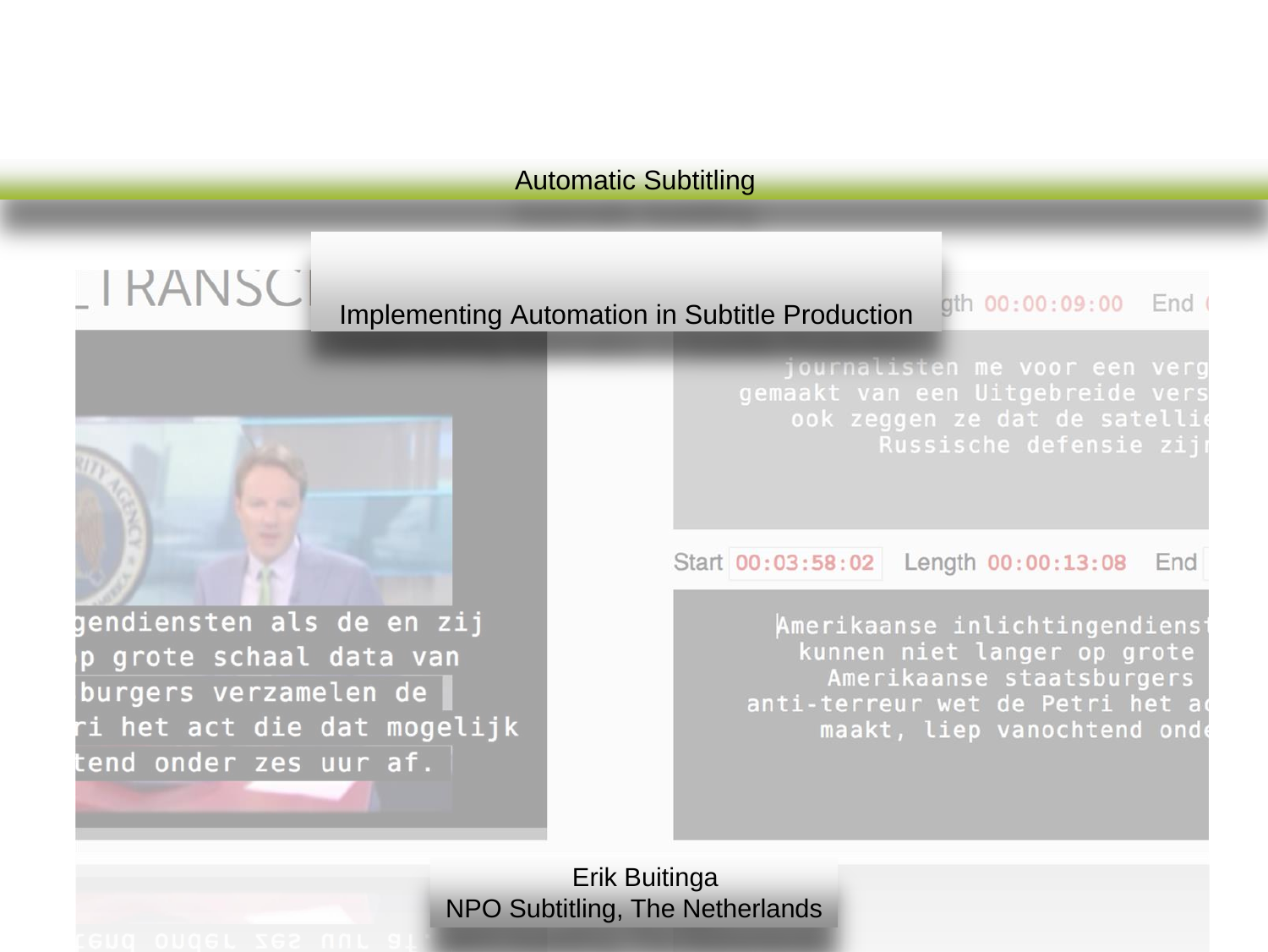#### *Overview*

NPO implemented a *Semi-automatic* subtitle production process using speech and language technology that can be plugged into an automated workflow for subtitling

Result of a five year NPO R&D project in collaboration with software developer Optispeech

An Optispeech product called eCaption, 'computer assisted subtitling', was developed

February 2014 implementation of eCaption system at NPO October 2014 implementation of eCaption 'webeditor' at NPO

By now 400+ programs have been made accessible using this technology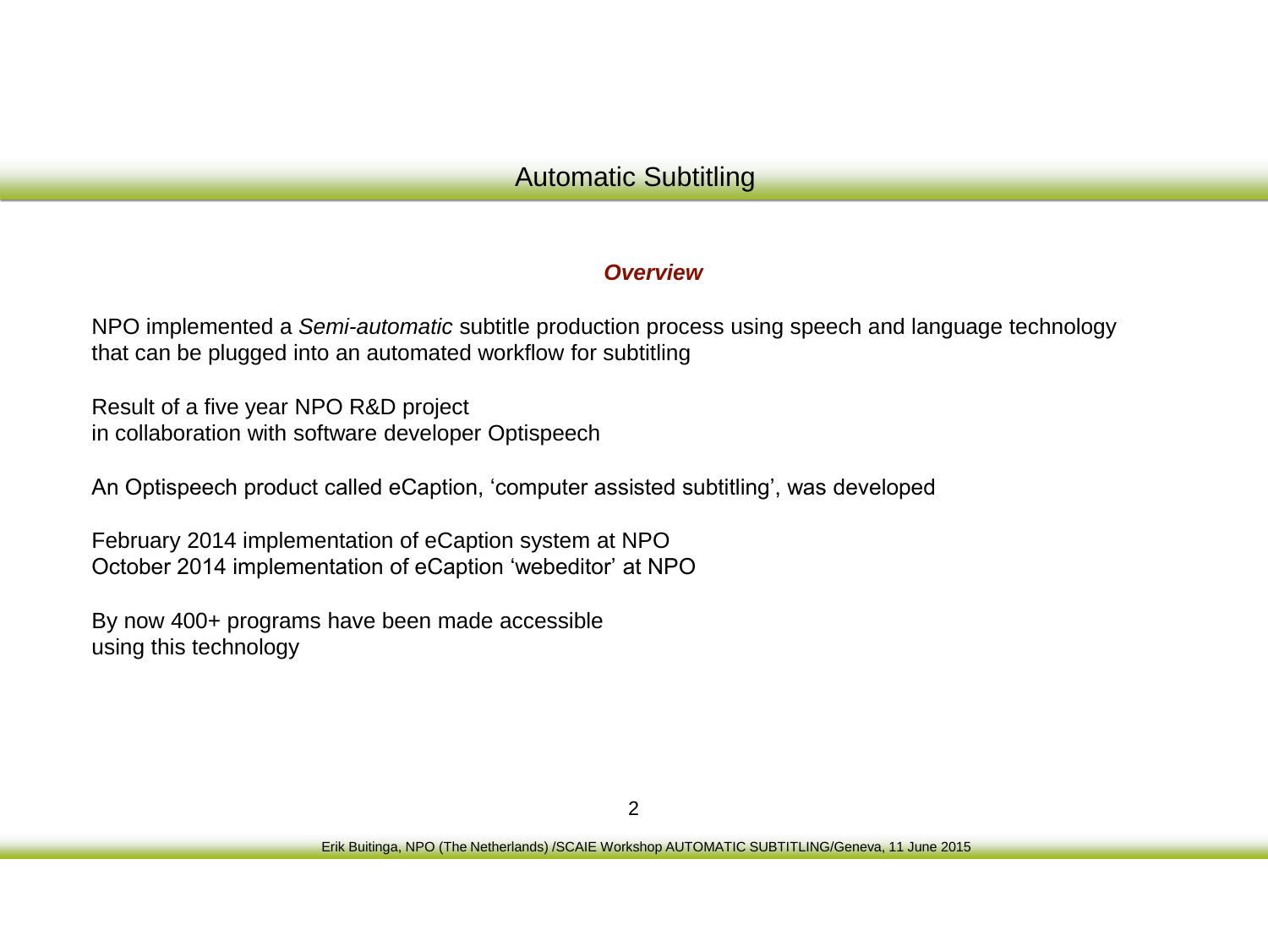#### *Project challenges*

- It hasn't been done before! Previous attempts to set speech technology to work in subtitling were unsatisfactory
- Automation of a professional specialism is risky business
- Subtitle text contains more than just dialogue
- Broadcast content audio contains a lot more than just dialogue
- Broadcast dialogue is not 'clean' speech
- Outcome of a semi-automatic process has to meet the standards applied to traditional subtitling in some way
- Businesscase dictated that the solution should yield a 20% reduction of subtitle production time for 50% of preprepared broadcast content
- We know about subtitling, not about speech&language technology or development!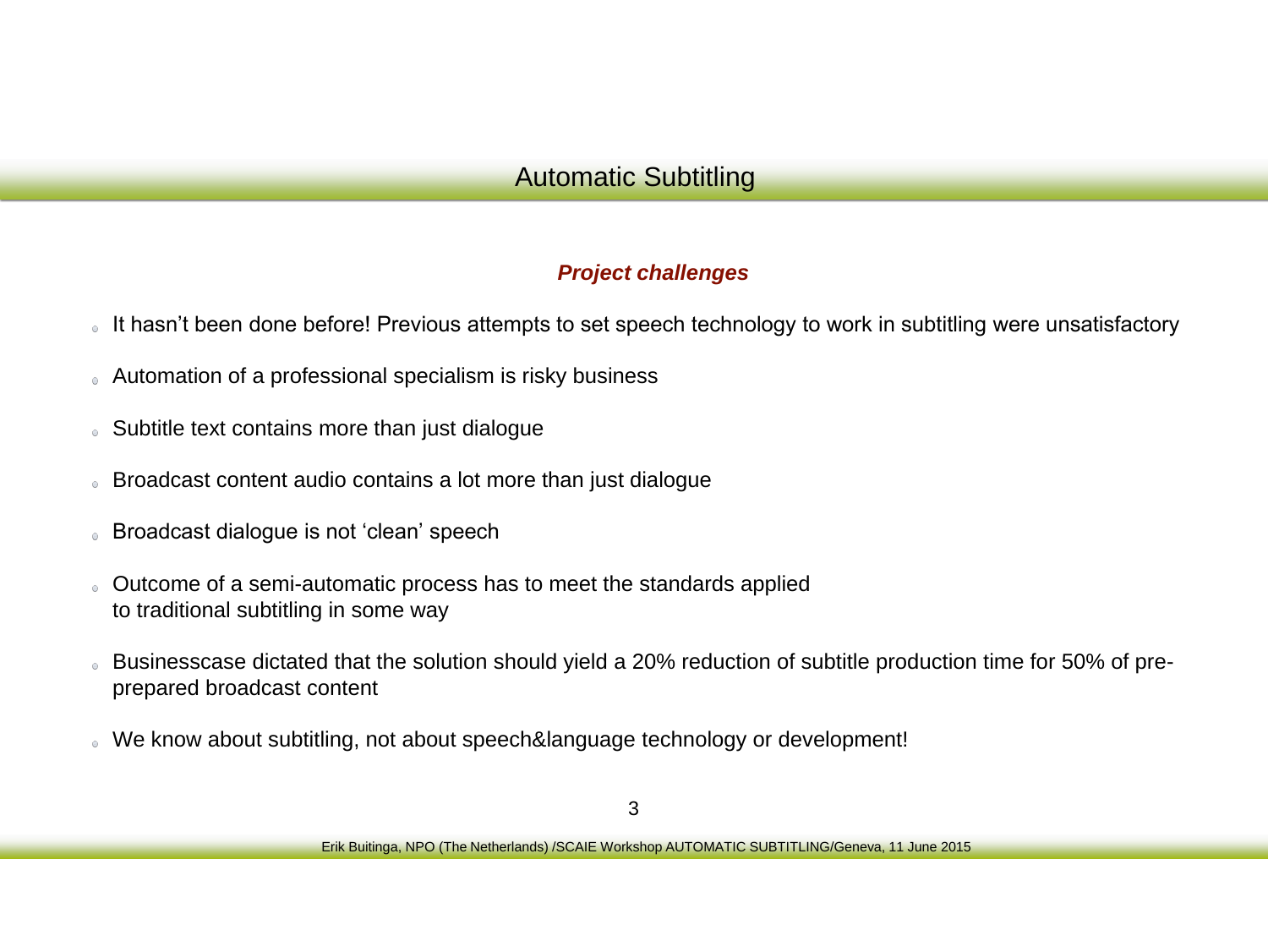#### *Lessons learned from previous endeavors*

- Fully automatic subtitling is not possible (yet)
- Automated system should not operate alongside the subtitling process, but should integrate it
- Whatever the process, it must integrate text editing to produce proper subtitles in the end
- You'll need a suitable platform for this  $\bullet$
- The process must handle non-dialogue text intelligently  $\odot$
- System must be self-reporting
- System must allow an editor to work through the videofile only once
- System must allow for standard subtitle operations on problematic segments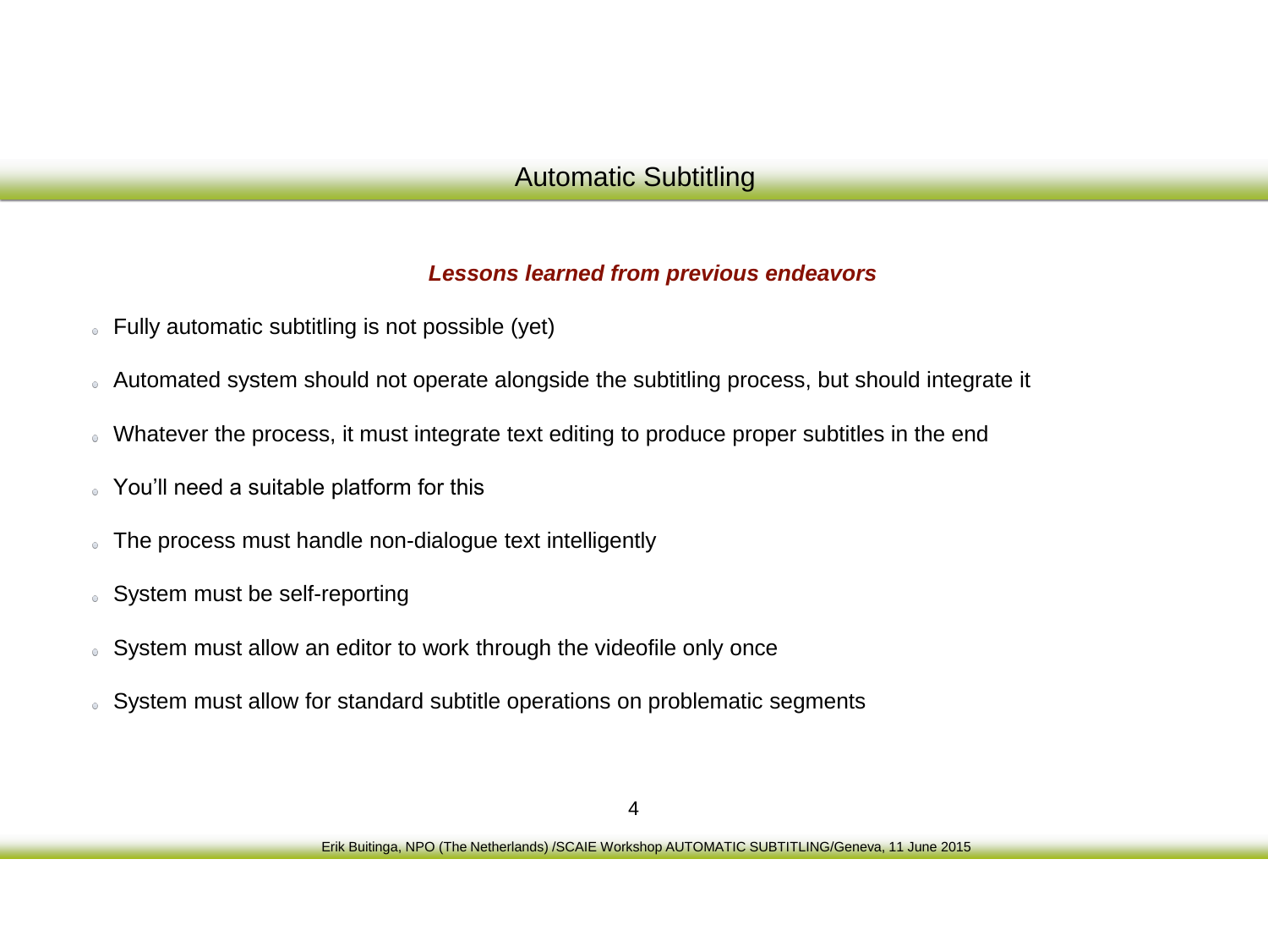#### *The eCaption project*

- Started in 2010 with the development of a Dutch language model based on broadcast speech by LIMSI/CNRS (France)
- Some 500 hours of video with associated subtitle files were processed for a basic language model
- 100.000-plus subtitle files were processed for extended vocabulary
- 10 hours of video where transcribed (verbatim) for system calibration purposes  $\Theta$
- A basic interpunction model was developed
- Speech to text/speech alignement system as a result
- Separate software module was developed by SempreSole (Netherlands) for XML-fileprocessing and formatting timed text into subtitles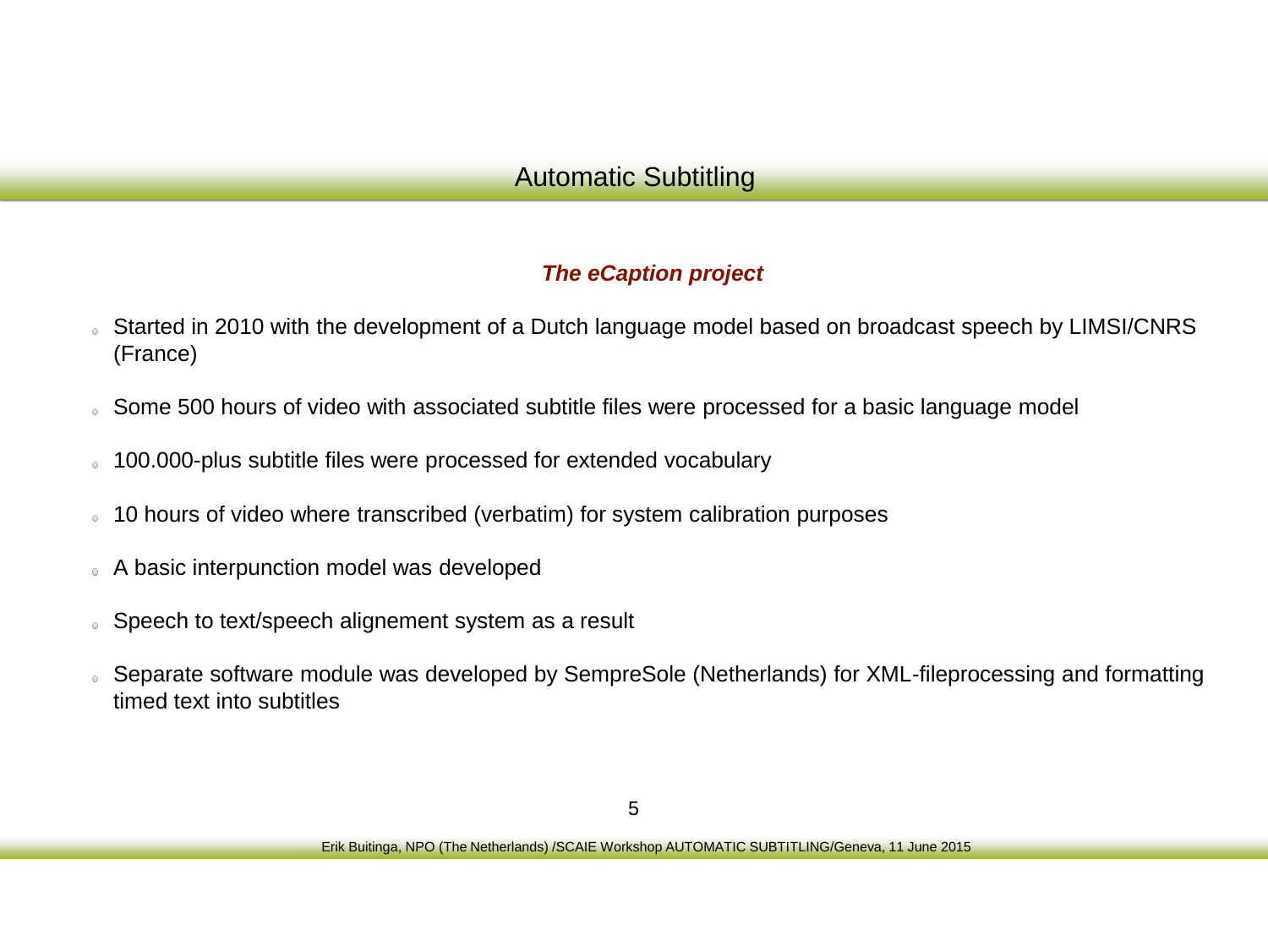#### *Process philosophy*

- Speech recognition technologies and system automation can facilitate subtitle editors in their jobs only if subtitle editors can help the applied technologies perform better
- So, automatically retrieved data and user generated data are integrated  $\bullet$ to reinforce each other's validity
- Process is dedicated to subtitling only
- *eCaption subtitles are produced in a 2-step process, every step consists of automatic data extraction or processing followed by data verification/enrichment by an editor*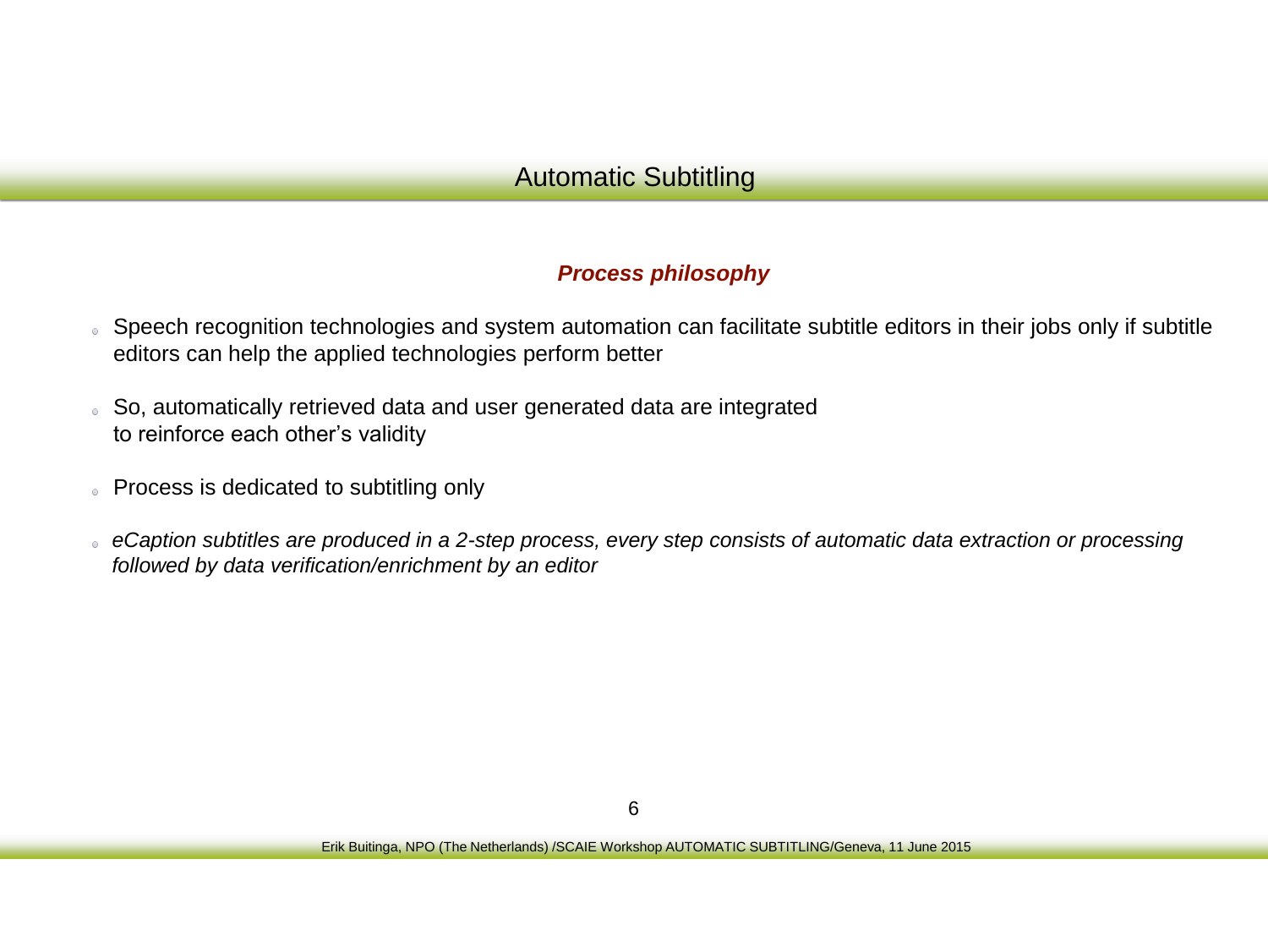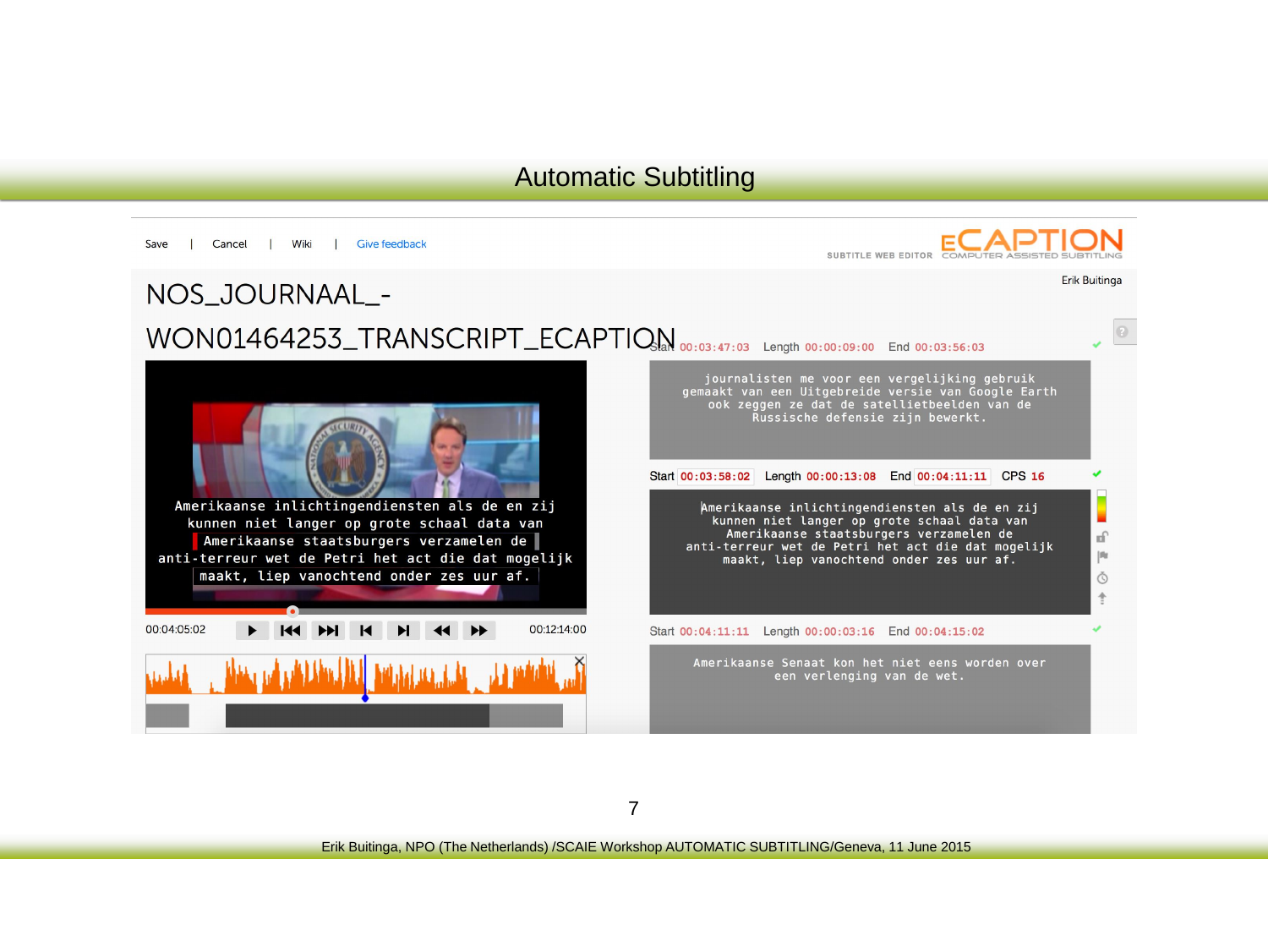#### *The eCaption process*

- *ingest* automatic ingest of video, audio, text (post production script), translated subtitle file (indicating 'no-go areas' for the s2t-process), metadata (broadcast filename, on air date etc.)
- *analysis* speech to text process produces a timed transcription (filtered or non-filtered) of dialogue and a system report is produced
- *editing* analysis result is presented in web editor as timed text; editor adds/corrects missing/misinterpreted words, adds missing timestamps, non-dialogue text and specially formatted text
- *alignment* enriched data from editing proces is aligned to video timecode, formatted into subtitles according to user settings and a system report is produced
- *verification* editor checks verification markers as reported by the system and makes necessary adjustments
- *finalization and delivery*  final result is converted to a subtitle file of choice and exported from the eCaption environment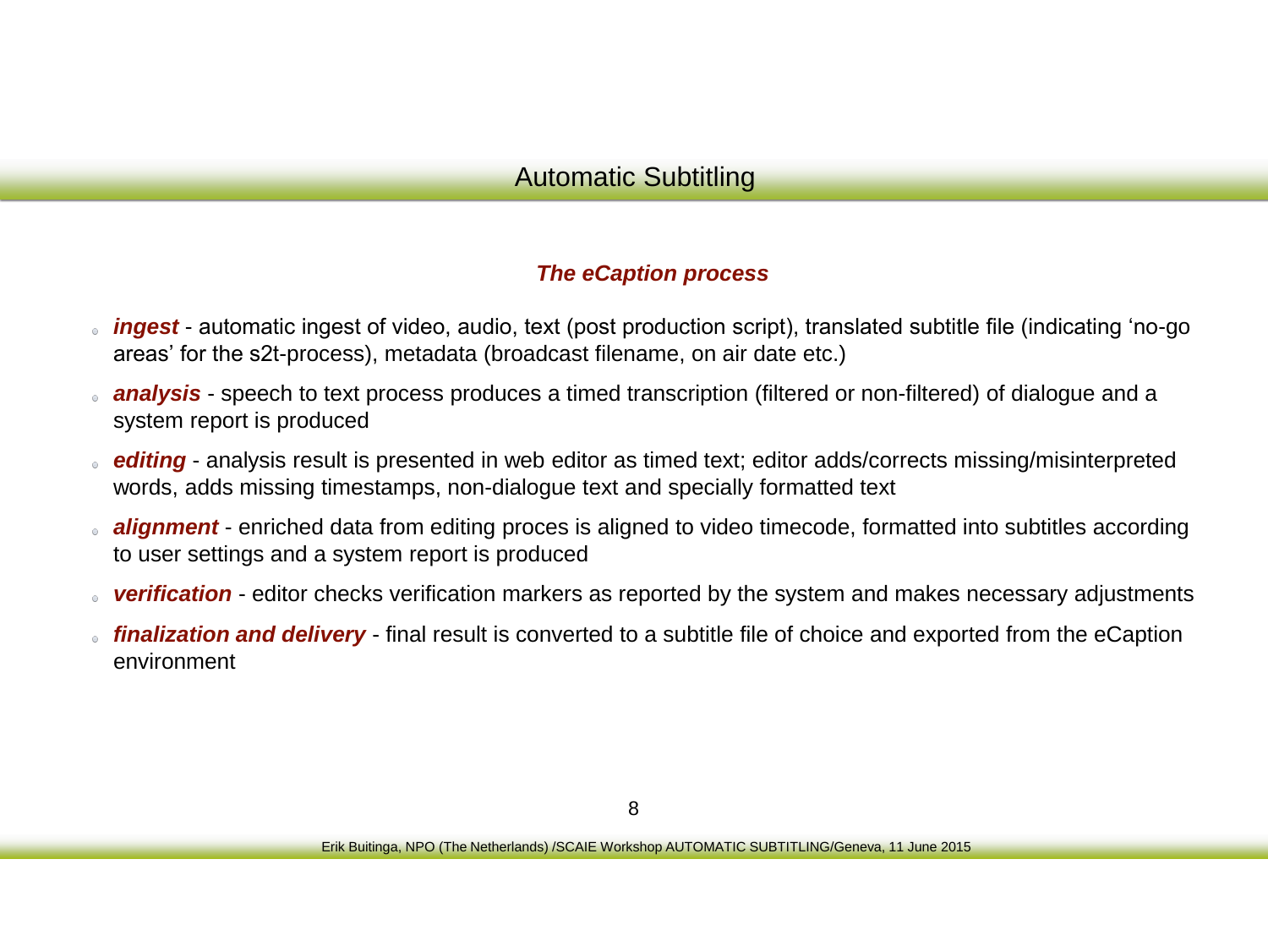#### **Benefits**

\**Depending on audio- and speaker quality of broadcast content\**

- *Automatic* transcription of dialogue (full or filtered transcription)
- *Automatic* word alignment  $\circledcirc$
- Insertion of timed non-dialogue text and application of special formatting rules while editing
- *Automatic* formatting into aligned subtitles
- Error reports on alignment and formatting process  $\circ$
- Reports on system accuracy, percentage of speech and estimated production time
- Easy adjustment of settings
- Integrates with an *automated* production workflow  $\circ$
- No need for dedicated MAM-system
- Also supports traditional subtitling
- It's easy to learn/crowdsourced subtitling